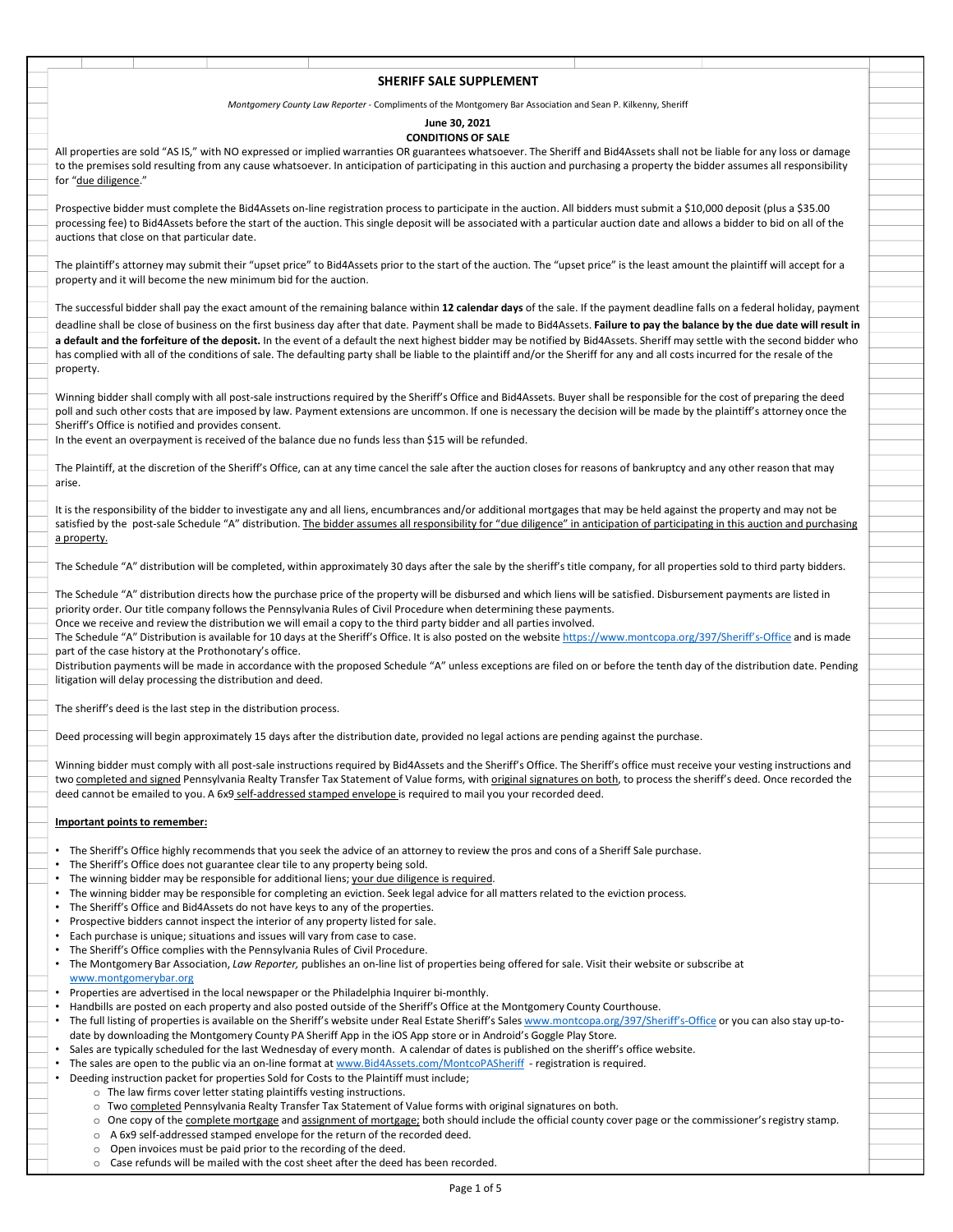If you wish to participate in the auction and do not have access to a computer one is available for public use at the front counter of the sheriff's office. However, the Bid4Assets website can be accessed on mobile devices and tablets. An "offline" bid packet can be obtained by contacting Bid4Assets.

## Terms and conditions are subject to change by the Sheriff and Bid4Assets.

| Sale No.       | WritNumber | Locality                | Name                                           | ParcelNumber         | <b>Debt</b>                  |
|----------------|------------|-------------------------|------------------------------------------------|----------------------|------------------------------|
| $\mathbf{1}$   | 2006-12254 | Norristown              | <b>Grimm Brothers Realty Company</b>           | 13-00-07748-00-6     | \$8,551.42                   |
| $\overline{2}$ | 2006-12259 | Norristown              | <b>Grimm Brothers Realty Company</b>           | 13-00-08228-00-3     | \$21,148.93                  |
| 3              | 2006-12262 | Norristown              | <b>Grimm Brothers Realty Company</b>           | 13-00-36448-00-7     | \$12,393.79                  |
| 4              | 2006-12265 | Norristown              | <b>Grimm Brothers Realty Company</b>           | 13-00-36456-00-8     | \$11,910.82                  |
| 5              | 2011-03058 | Lower Pottsgrove        | Kohalmi, Paul                                  | 42-00-03268-00-2     | \$11,600.11                  |
| 6              | 2012-23521 | Lower Pottsgrove        | Leck, Michael J. and Geri L.                   | 42-00-04321-00-2     | \$21,059.08                  |
| $\overline{7}$ | 2012-30168 | Lower Merion            | Mill Creek Road Associates, L.P.               | 40-00-37672-00-7     | \$515,040.54                 |
| 8              | 2013-01849 | Pottstown               | Reichert, Stephen J. and Deborah A.            | 16-00-29244-00-8     | \$2,714.33                   |
| 9              | 2013-01952 | Pottstown               | Christie, Joseph B. and Kathleen M.            | 16-00-29380-00-7     | \$9,067.25                   |
| 10             | 2013-04430 | Worcester               | Skalecki, Michael A. and Terri L.              | 67-00-00445-00-1     | \$977,932.59                 |
| 11             | 2013-05620 | <b>Upper Merion</b>     | Alexakl, Scott M. and Scott                    | 58-00-19471-62-2     | \$1,000,418.07<br>plus costs |
| 12             | 2013-10236 | Abington                | Williams, Sheila                               | 30-00-70112-00-4     | \$323,749.33                 |
|                |            |                         | Natalie Cupo, Executrix of                     |                      |                              |
| 13             | 2013-21502 | Whitemarsh              | the Estate of Eric Kenworthy                   | 65-00-11476-00-6     | \$562,021.20                 |
| 14             | 2013-21738 | <b>West Norriton</b>    | Stayton, Elisabete                             | 63-00-09446-07-6     | \$253,613.51                 |
| 15             | 2013-28484 | <b>Upper Providence</b> | Bertino, Carolyn L.                            | 61-00-03370-07-3     | \$1,422,639.13               |
| 16             | 2013-29473 | Lower Salford           | Henderson, David and Cecial Nicole             | 50-00-00428-06-2     | \$577,813.90                 |
|                |            |                         |                                                |                      | \$111,988.40                 |
| 17             | 2013-35851 | Lower Merion            | Peta, Frank J. Jr. and Anna Marie              | 40-00-33872-00-9     | plus interest and costs      |
| 18             | 2014-07260 | Royersford              | James, Kelly N.                                | 19-00-03936-00-5     | \$102,719.31                 |
| 19             | 2014-10357 | Limerick                | Siles, Paul R., Sharon R. and USA              | 37-00-00095-49-8     | \$475,914.17                 |
| 20             | 2014-10357 | Limerick                | Siles, Paul R., Sharon R. and USA              | 37-00-00095-49-8     | \$475,914.17                 |
| 21             | 2014-12147 | Whitpain                | Knox, Frances Page                             | 66-00-06406-96-2     | \$77,213.43                  |
| 22             | 2014-21128 | Pottstown               | Faison, Erica L.                               | 16-00-01408-00-7     | \$10,417.06                  |
|                |            |                         | Fazio, Robert Bruce and Upper Indian Head Road |                      |                              |
|                | 2014-24970 |                         |                                                |                      |                              |
| 23             |            | <b>Upper Providence</b> | Development, LLC, Real Owner                   | 61-00-02653-01-3     | \$1,232,735.72               |
| 24             | 2014-29149 | Upper Gwynedd           | Dahlquist, Grace L.                            | 56-00-07984-10-5     | \$173,221.93                 |
| 25             | 2014-29707 | Horsham                 | Eble, Mark P. and Michele A.                   | 36-00-11272-00-5     | \$379,631.30                 |
| 26             | 2015-09609 | <b>Upper Moreland</b>   | Kerr, John                                     | 59-00-00485-14-9     | \$307,256.21                 |
| 27             | 2015-12866 | Lower Providence        | Chung, Julia I. and Joshua I.                  | 43-00-00954-09-2     | \$189,193.43                 |
| 28             | 2015-20887 | Skippack                | Nolan IV, John J. and Gwen L.                  | 51-00-03888-00-3     | \$4,003.51                   |
| 29             | 2015-23571 | Lower Merion            | Kovolski, William B. and Kathleen C.           | 40-00-09460-00-4     | \$571,832.07                 |
|                |            |                         | Oliver, Rena, Timothy and Renaissance Trust    |                      |                              |
| 30             | 2015-24845 | Hatboro                 | of Hatboro                                     | 08-00-05719-00-6     | \$692,028.27                 |
| 31             | 2015-25424 | Lower Salford           | Owens, Susan A.                                | 50-00-01159-00-6     | \$190,943.62                 |
| 32             | 2015-30745 | Lower Merion            | Blay-Miezah, Jeannine                          | 40-00-10472-00-9     | \$239,153.35                 |
| 33             | 2016-00408 | Abington                | Jackson, Andrea and David, et al.              | 30-00-04376-00-4     | \$212,687.43                 |
| 34             | 2016-00798 | Cheltenham              | Ackridge, Vernon D.                            | 31-00-13825-00-4     | \$95,559.60                  |
| 35             | 2016-01731 | Perkiomen               | Homa, Andrew W. and Sharon A.                  | 48-00-01672-00-8     | \$234,647.81                 |
|                |            |                         |                                                | 31-00-05488-00-7 (A) |                              |
| 36             | 2016-04840 | Cheltenham              | 613 Sonada Associates, LLC                     | 31-00-05491-00-4 (B) | \$576,462.70                 |
| 37             | 2016-08971 | East Greenville         | Mumma, Kimberly A. and Michael D.              | 06-00-01384-00-5     | \$154,966.90                 |
| 38             | 2016-09921 | Pottstown               | Ray, Donna                                     | 16-00-30028-00-7     | \$3,168.47                   |
| 39             | 2016-12690 | Cheltenham              | Young, Efelda M.                               | 31-00-07885-00-4     | \$266,411.72                 |
| 40             | 2016-13608 | Horsham                 | Randel, William H. and Linda M. Hell           | 36-00-04642-00-2     | \$264,623.74                 |
| 41             | 2016-13818 | Skippack                | Cassari, Jack R., Jr. and Leah                 | 51-00-01814-02-5     | \$15,136.56                  |
| 42             | 2016-15277 | <b>Upper Moreland</b>   | Bridges, John Lawrence                         | 59-00-18406-00-3     | \$363,256.17                 |
| 43             | 2016-27514 | Lower Merion            | Eric Jackson and Michele Jackson               | 40-00-04916-00-3     | \$432,257.26                 |
| 44             | 2017-00646 | Montgomery              | Stevens, Louis B. and Kim D.                   | 46-00-00009-05-3     | \$755,921.60                 |
| 45             | 2017-03858 | Lower Moreland          | Vasserman, Ilya and Elena Atochina             | 41-00-01479-00-1     | \$654,063.91                 |
| 46             | 2017-09457 | <b>Upper Pottsgrove</b> | Hess, Melissa D.                               | 60-00-01231-00-5     | \$2,170.77                   |
| 47             | 2017-09471 | Souderton               | Fluck, Warren W., Karen A. Fluck and USA       | 21-00-00908-00-7     | \$4,272.59                   |
|                |            |                         | Humphreys, Richard L., Richard B.,             |                      |                              |
| 48             | 2017-14831 | Hatboro                 | Christine V., et al.                           | 08-00-05467-00-6     | \$300,126.93                 |
| 49             | 2017-15172 | Cheltenham              | Kowit, Richard S., et al.                      | 31-00-30107-00-3     | \$199,004.98                 |
| 50             | 2017-15303 | Lower Merion            | Pollitt, Anthony                               | 40-00-47948-00-9     | \$204,571.67                 |
| 51             | 2017-15326 | Towamencin              | Huey, Cheryl A., Individually and as Executrix | 53-00-03316-00-6     | \$291,916.40                 |
| 52             | 2017-16755 | Cheltenham              | Miller, Yvonne O.                              | 31-00-05686-00-7     | \$17,809.41                  |
| 53             | 2017-17618 | Marlborough             | Peart Jr., Sidney J.                           | 45-00-01847-00-7     | \$4,906.98                   |
|                |            |                         | Sims, Duane M., Executor                       |                      |                              |
| 54             | 2017-19678 | Cheltenham              | (Est. Armita B. Sims)                          | 31-00-08482-00-1     | \$19,165.21                  |
| 55             | 2017-20762 | Pottstown               | Covington, Samuel                              | 16-00-23244-00-5     | \$4,628.00                   |
|                |            |                         |                                                |                      |                              |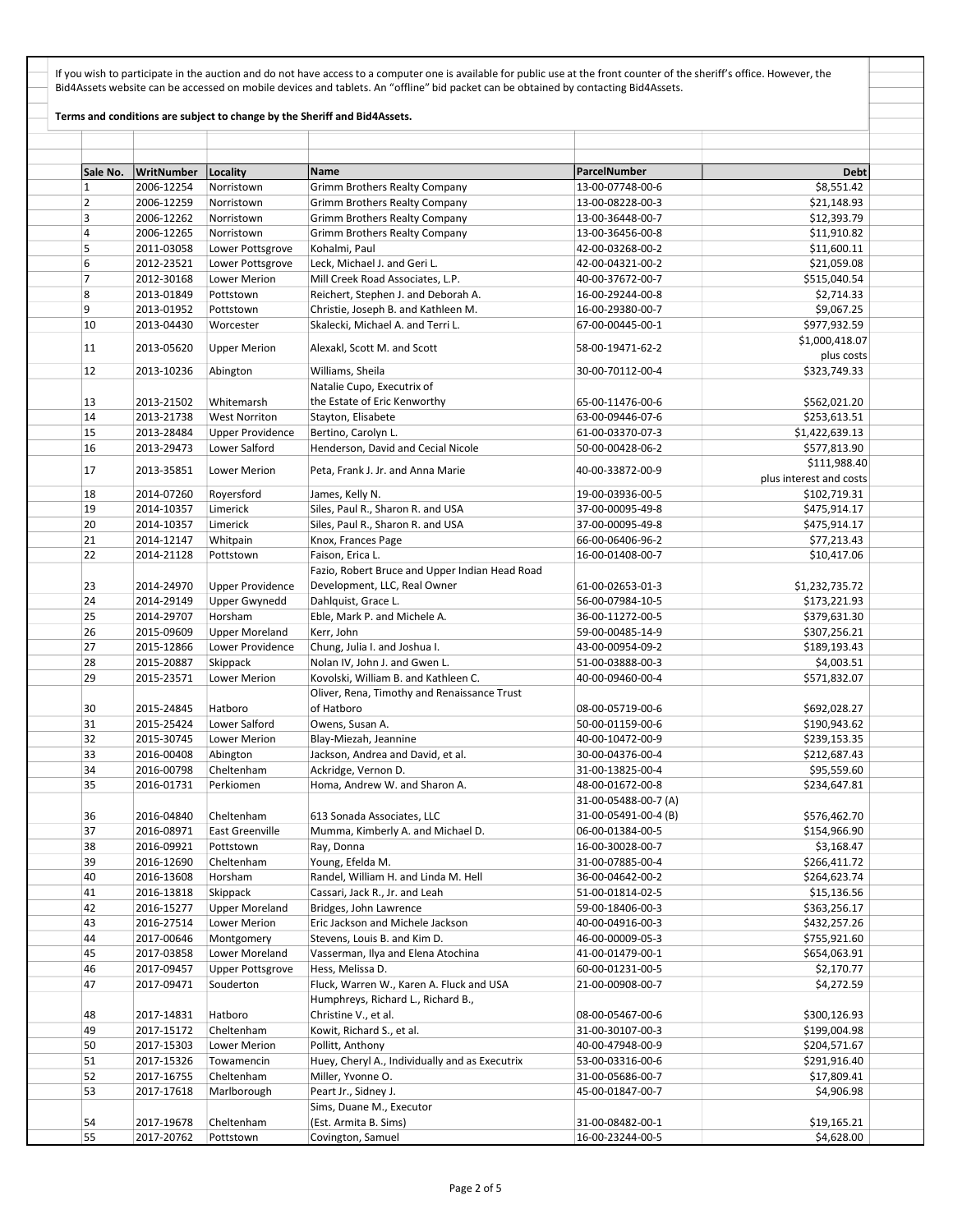| Sale No. | WritNumber Locality |                         | Name                                    | ParcelNumber     | <b>Debt</b>                |
|----------|---------------------|-------------------------|-----------------------------------------|------------------|----------------------------|
|          |                     |                         | Baumgartner, Thomas K. and              |                  |                            |
| 56       | 2017-24262          | New Hanover             | Shelly L. Griffith                      | 47-00-07080-00-1 | \$310,495.52               |
| 57       | 2017-24431          | <b>Upper Pottsgrove</b> | Gentile, Margaret                       | 60-00-01628-15-7 | \$1,379.02                 |
| 58       | 2017-28513          | Norristown              | Lawson, Lance and Yvonne S.             | 13-00-06416-00-6 | \$224,472.24               |
| 59       | 2018-00431          | Limerick                | Lewis, Nicole L. and Shawn C.           | 37-00-00657-07-3 | \$332,621.65               |
| 60       | 2018-00829          | Norristown              | Cianciulli & Sons Investments, L.L.C.   | 13-00-34996-00-1 | \$1,368.18                 |
|          |                     |                         |                                         |                  |                            |
| 61       | 2018-02125          | Norristown              | Norris, Leon and Loretta                | 13-00-29184-03-5 | \$285,733.17               |
| 62       | 2018-02295          | Norristown              | Haines, Bruce                           | 13-00-20780-00-6 | \$4,218.17                 |
| 63       | 2018-02844          | Abington                | Paik, Young Joo and James H.            | 30-00-41768-00-7 | \$371,339.22               |
|          |                     |                         |                                         | 58-00-17473-00-1 |                            |
| 64       | 2018-03443          | <b>Upper Merion</b>     | Riley, Rose Marie R.                    | 58-00-17470-00-4 | \$3,948,460.38             |
| 65       | 2018-03791          | Whitemarsh              | Forster, Scott C.                       | 65-00-12187-00-6 | \$248,053.85               |
| 66       | 2018-04557          | Cheltenham              | Nichols, Barbara Louise                 | 31-00-09871-00-7 |                            |
| 67       | 2018-06307          | Springfield             | Reese, D'Mont D.                        | 52-00-03526-00-4 | \$484,530.16               |
| 68       | 2018-07902          | Abington                | Nguyen, Lisa                            | 30-00-35728-00-8 | \$150,209.25               |
|          |                     |                         | White, Nancy Marie and                  |                  |                            |
|          |                     |                         |                                         |                  |                            |
| 69       | 2018-07947          | <b>Upper Pottsgrove</b> | Derrick Andrew White, Sr.               | 60-00-02039-11-5 | \$398,959.98               |
| 70       | 2018-08592          | <b>Upper Merion</b>     | Laffredo, Michael                       | 58-00-15119-00-6 | \$130,464.72               |
| 71       | 2018-08721          | Whitpain                | Kenworthy-Ward, Kelley, Executrix       | 66-00-00763-00-8 | \$377,947.39               |
| 72       | 2018-08801          | Cheltenham              | Blue, Raymond and Veronica I.           | 31-00-22401-00-5 | \$462,979.03               |
| 73       | 2018-13180          | Norristown              | Culbreath-Walton, Deirdre L.            | 13-00-01816-00-7 | \$141,784.85               |
| 74       | 2018-13203          | Montgomery              | Zonies, Stuart                          | 46-00-00002-93-3 | \$142,775.18               |
|          |                     |                         |                                         |                  | \$236,611.00               |
| 75       | 2018-14017          | Hatfield                | Perry, Kathleen and Melissa Sirianni    | 35-00-02662-00-3 | plus interest and          |
|          |                     |                         |                                         |                  |                            |
|          |                     |                         |                                         |                  | attorney's fees            |
| 76       | 2018-14288          | Abington                | Whitney, Barry D. and Kim               | 30-00-15552-00-6 | \$135,284.17               |
| 77       | 2018-14442          | Pottstown               | Clifford, Gary P.                       | 16-00-30208-00-7 | \$3,424.31                 |
| 78       | 2018-15216          | <b>Upper Hanover</b>    | Pirnik, Jason                           | 57-00-03439-00-5 | \$4,110.99                 |
| 79       | 2018-16149          | Cheltenham              | Johnstone, Lance                        | 31-00-20260-00-4 | \$9,779.20                 |
| 80       | 2018-16196          | Springfield             | Snowden Jr., Calvin R. and Mei Ling Dan | 52-00-02461-00-7 | \$275,435.13               |
| 81       | 2018-16387          | Lower Frederick         | Long, Harry                             | 38-00-00265-00-3 | \$5,183.58                 |
| 82       | 2018-17102          | Cheltenham              | Leonard, John W. and Shawna             | 31-00-06298-00-7 | \$623,639.13               |
|          |                     |                         |                                         |                  |                            |
| 83       | 2018-17918          | Lower Moreland          | Yeung, Hua, Yuk S. Cheng and USA        | 41-00-05888-06-5 | \$611,605.55               |
| 84       | 2018-18118          | Abington                | Eckert, Edward G. and Shana M.          | 30-00-21768-00-9 | \$291,112.50               |
| 85       | 2018-18315          | Lower Merion            | Abramson, Gilbert, Ilene J. and USA     | 40-00-64004-00-9 | \$702,501.46               |
| 86       | 2018-18986          | Upper Dublin            | Murton, Kelly M.                        | 54-00-05410-72-8 | \$135,377.42               |
| 87       | 2018-19090          | Trappe                  | Mann, Matthew S. and Melissa A. Laverty | 23-00-00425-39-8 | \$244,626.03               |
|          |                     |                         |                                         |                  | \$599,797.27               |
| 88       | 2018-20454          | Lower Frederick         | Raftogianis, Michael J.                 | 38-00-02472-01-9 | plus interest to Sale date |
| 89       | 2018-22163          | Plymouth                | Nordberg, Nicole M.                     | 49-00-07300-00-4 | \$128,901.29               |
| 90       | 2018-23559          | Pennsburg               | Hinkle, Aaron                           | 15-00-02458-22-7 | \$167,692.72               |
| 91       | 2018-24439          | East Greenville         | Glebe, Justin D. and Michelle K. Walsh  | 06-00-01092-00-9 | \$139,981.21               |
|          |                     |                         |                                         |                  |                            |
| 92       | 2018-25976          | <b>Upper Moreland</b>   | Cosentino, Amy E.                       | 59-00-06016-00-9 | \$235,052.03               |
| 93       | 2018-27307          | Norristown              | Peru Partners, L.P.                     | 13-00-29476-00-4 | \$170,277.75               |
| 94       | 2018-27628          | Norristown              | Long, Robert R. and Jane T. Vogel       | 13-00-10964-00-3 | \$31,147.01                |
| 95       | 2018-28670          | Lower Merion            | Robbins, Holly Sue and Michael Edwards  | 40-00-26484-00-8 | \$1,436,198.35             |
| 96       | 2018-29035          | Whitemarsh              | Blackmore, Joseph                       | 65-00-02596-00-3 | \$331,593.54               |
| 97       | 2019-00174          | Cheltenham              | Miller, Calvin and Annette              | 31-00-21991-00-1 | \$405,977.09               |
| 98       | 2019-00619          | <b>Upper Moreland</b>   | Milks, Thomas J. and Corinne Ann        | 59-00-19898-95-9 | \$111,730.37               |
| 99       | 2019-00625          | <b>Upper Dublin</b>     | Creedon, Michael P. and Regina A.       | 54-00-13860-52-2 | \$566,252.66               |
|          |                     |                         | DiPaul, Victoria Marie,                 |                  |                            |
|          |                     |                         |                                         |                  |                            |
| 100      | 2019-01081          | East Norriton           | Kenneth Sherbert, et al.                | 33-00-08398-00-2 | \$117,980.92               |
| 101      | 2019-01326          | <b>Upper Hanover</b>    | Hazzard III, Thomas C. and Courtney A.  | 57-00-01016-60-1 | \$281,944.23               |
| 102      | 2019-01989          | Pottstown               | Wright, Moshe D., et al.                | 16-00-02648-00-9 | \$75,073.02                |
| 103      | 2019-02653          | <b>Upper Providence</b> | Henshaw, Joseph S. and Barbara A.       | 61-00-01010-22-5 | \$73,613.01                |
| 104      | 2019-03187          | Horsham                 | Deleone, Theodore M.                    | 36-00-02602-02-6 | \$346,276.83               |
| 105      | 2019-04584          | Cheltenham              | Morris, Rena Alice                      | 31-00-27688-00-1 | \$45,078.70                |
|          |                     |                         | Henshaw, Jsoeph S. and Barbara A. and   |                  |                            |
| 106      | 2019-05043          | <b>Upper Providence</b> | The United State of America             | 61-00-01010-22-5 | \$238,839.03               |
|          |                     |                         |                                         |                  |                            |
|          |                     |                         |                                         |                  | \$331,758.20               |
| 107      | 2019-05303          | <b>Upper Providence</b> | Burns, Timothy D. and Claire E.         | 61-00-03370-05-5 | plus interest and costs    |
|          |                     |                         |                                         |                  | through the date of Sale   |
|          |                     |                         | Rosen, Craig B. and Deborah M. and      |                  |                            |
| 108      | 2019-05614          | Lower Merion            | The United States of America            | 40-00-55449-05-9 | \$97,491.06                |
| 109      | 2019-05776          | Pottstown               | Edith L. Johns, Deceased, Unknown Heirs | 16-00-30436-00-4 | \$61,495.21                |
| 110      | 2019-07257          | Montgomery              | House, Albert and USA                   | 46-00-03175-00-1 | \$289,208.72               |
| 111      | 2019-07421          | Horsham                 | Garon, Daniel W.                        | 36-00-06604-00-2 | \$186,006.54               |
|          |                     |                         |                                         |                  |                            |
| 112      | 2019-07825          | Abingt                  | Bradley, Ciante                         | 30-00-54620-00-7 | \$215,350.17               |
| 113      | 2019-08565          | Lansdale                | Thompson, Catherine M.                  | 11-00-02416-00-3 | \$142,202.56               |
| 114      | 2019-12387          | Abington                | Liles, Herbert                          | 30-00-57008-00-4 | \$245,554.36               |
| 115      | 2019-12772          | Abington                | Luber, Justin K. and Danielle           | 30-00-21508-00-8 | \$193,930.52               |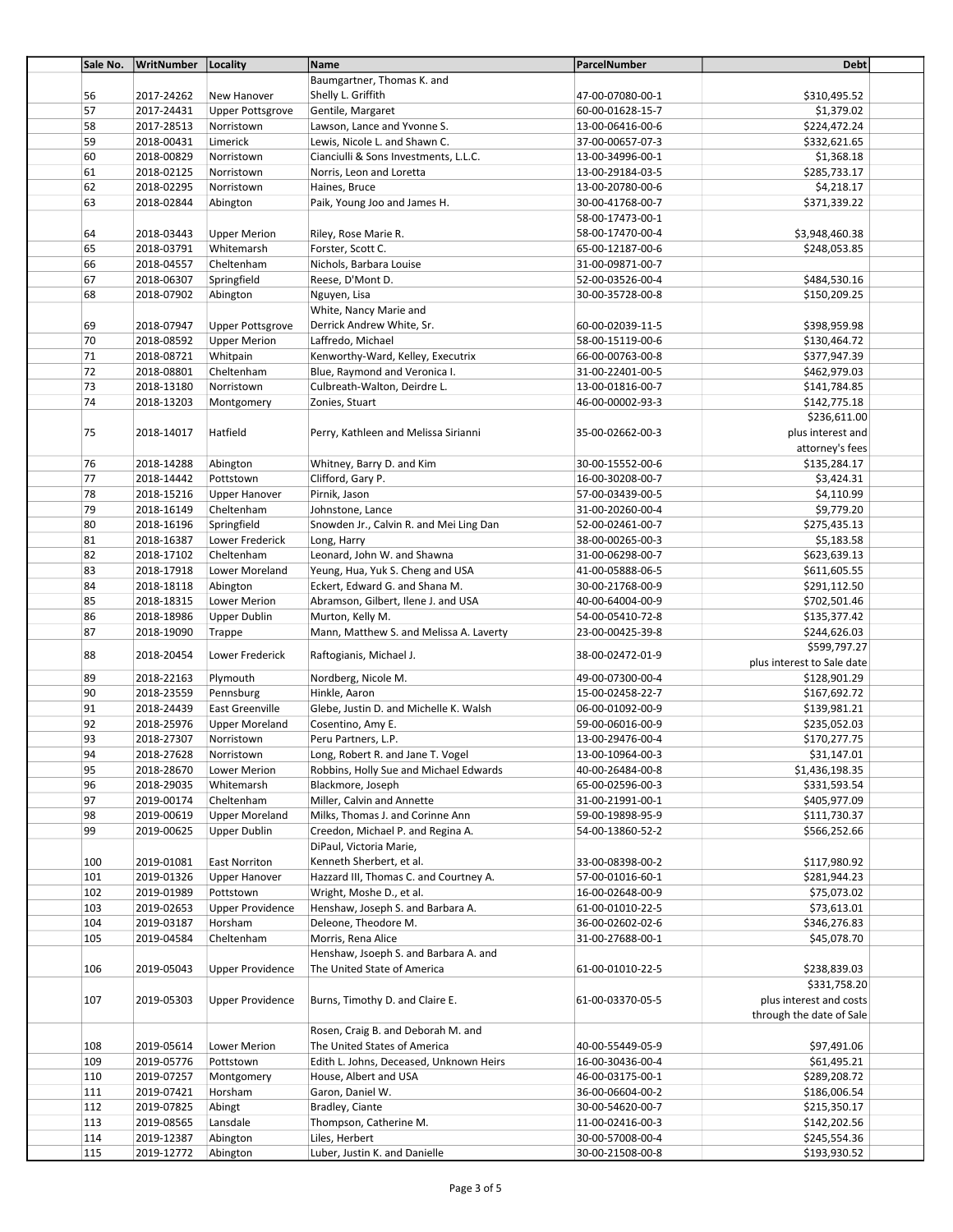| Sale No. | WritNumber   Locality  |                         | Name                                            | ParcelNumber          | Debt                                       |  |
|----------|------------------------|-------------------------|-------------------------------------------------|-----------------------|--------------------------------------------|--|
| 116      | 2019-16053             | Pottstown               | Marion B. Ricketts a/k/a Marion B. Cristelli    | 16-00-04600-00-1      | \$148,860.17                               |  |
| 117      | 2019-16165             | Lower Merion            | Minissale, Anthony A. and USA                   | 40-00-29184-00-8      | \$437,532.03                               |  |
| 118      | 2019-16180             | Lower Salford           | Coughlin Jr., Thomas M.                         | 50-00-02956-00-9      | \$239,884.94                               |  |
|          |                        |                         | Boccuto, Thomas W. and                          |                       | \$268,336.32                               |  |
| 119      | 2019-16329             | Collegeville            | Jennifer A. McFarland                           | 04-00-00809-10-5      | plus interest to Sale date                 |  |
|          |                        |                         | Wilde-Wurtzbacher, Jacqueline M. and            |                       |                                            |  |
| 120      | 2019-16538             | Lower Moreland          | Gary J. Wurtzbacher                             | 41-00-03946-00-9      | \$7,759.10                                 |  |
|          |                        | New Hanover             |                                                 | 47-00-07832-40-1      |                                            |  |
| 121      | 2019-16747             |                         | Forsyth, Bruce Leonard                          |                       | \$275,161.70                               |  |
| 122      | 2019-17217             | <b>Upper Dublin</b>     | Dimitri, Arthur J. and Ellen M.                 | 54-00-00127-02-6      | \$12,483.70                                |  |
| 123      | 2019-17693             | Horsham                 | Schuenemann, Paul                               | 36-00-11089-00-8      | \$243,544.45                               |  |
| 124      | 2019-17778             | Whitemarsh              | Freedenberg, Helen K.                           | 65-00-00185-08-3      | \$251,577.33                               |  |
| 125      | 2019-17870             | <b>West Norriton</b>    | Auriemma, Diane L. and Ferruccio J., et al.     | 63-00-05519-39-4      | \$282,713.65                               |  |
| 126      | 2019-18234             | <b>East Norriton</b>    | Peciaro, Michael D. and Beth A.                 | 33-00-08677-00-2      | \$112,177.65                               |  |
| 127      | 2019-18309             | <b>Upper Dublin</b>     | Burnetta Jr., Thomas E.                         | 54-00-02380-10-4      | \$67,203.46                                |  |
| 128      | 2019-18434             | <b>Upper Merion</b>     | Kolea Jr., John and Stephanie                   | 58-00-18969-31-3      | \$359,761.70                               |  |
| 129      | 2019-18677             | <b>Upper Moreland</b>   | Mims, Nicholas                                  | 59-00-01585-00-3      | \$119,651.97                               |  |
|          |                        |                         |                                                 |                       | plus interest to Sale date                 |  |
| 130      | 2019-18828             | Lower Gwynedd           | Wagner Jr., Jerry H. and Ann E.                 | 39-00-00728-34-9      | \$175,188.38                               |  |
|          |                        |                         | Lyndsay M. Morgan a/k/a Lyndsey M. Morgan,      |                       |                                            |  |
| 131      | 2019-19461             | Cheltenham              | in Her Capacity as Executor                     | 31-00-30106-21-1      | \$209,539.88                               |  |
| 132      | 2019-19528             | Royersford              | Pukowsky, Alison                                | 19-00-00584-00-9      | \$282,489.41                               |  |
| 133      | 2019-20336             | Hatfield                | Boyle, John F.                                  | 35-00-02284-00-3      | \$374,010.41                               |  |
| 134      | 2019-20525             | Montgomery              | Stellato, Jennifer F.                           | 46-00-00941-14-7      | \$321,860.82                               |  |
| 135      | 2019-20675             | <b>Upper Merion</b>     | Nason, Theodore and Giang Pham                  | 58-00-04870-06-7      | \$350,976.66                               |  |
| 136      | 2019-20698             | <b>West Norriton</b>    | Obermiller, Joseph                              | 63-00-00881-19-9      | \$70,074.29                                |  |
| 137      |                        |                         |                                                 |                       | \$549,503.89                               |  |
|          | 2019-20780             | <b>Upper Providence</b> | Rankin, Maria A.                                | 61-00-00723-00-1      |                                            |  |
| 138      | 2019-21475             | <b>Upper Providence</b> | Beatty, Kenneth and Loretta                     | 61-00-01660-16-9      | \$207,185.44                               |  |
| 139      | 2019-21552             | <b>West Norriton</b>    | Hinds-Toussaint, Paula                          | 63-00-06613-26-3      | \$279,241.28                               |  |
| 140      | 2019-21628             | Pottstown               | Galamba, Matthew J.                             | 16-00-29116-00-1      | \$106,977.61                               |  |
|          |                        |                         | Brankovic., John, Heir of                       |                       |                                            |  |
| 141      | 2019-22335             | <b>Upper Moreland</b>   | Teresa Brankovic, Deceased, et al.              | 59-00-11230-00-6      | \$218,413.39                               |  |
| 142      | 2019-22899             | Montgomery              | Wang, Hui and Robert Benz                       | 46-00-03151-05-2      | \$329,048.10                               |  |
| 143      | 2019-23931             | Abington                | Winters, Francis T. and Katie A.                | 30-00-58316-00-1      | \$500,441.56                               |  |
| 144      | 2019-24184             | Abington                | MacElwee, Richard                               | 30-00-19304-00-7      | \$221,001,32                               |  |
| 145      | 2019-24473             | Narberth                | Rice, Thomas G.                                 | 12-00-01174-00-2      | \$410,880.19                               |  |
| 146      | 2019-24517             | Whitemarsh              | Reinhart, Barry and Lizanne and USA             | 65-00-01336-22-8      | \$414,084.67                               |  |
|          |                        |                         | Gomsi, Robin, Believed Heir and/or              |                       |                                            |  |
| 147      | 2019-25526             | Lower Merion            | Administrator                                   | 40-00-12600-00-5      | \$336,913.17                               |  |
| 148      | 2019-25828             | Souderton               | Elsner, Erik and Amy                            | 21-00-03184-00-8      | \$359,238.33                               |  |
| 149      | 2019-26174             | Hatboro                 | Conard, Thomas                                  | 08-00-03028-00-6      | \$197,913.88                               |  |
| 150      | 2019-27158             | Lower Pottsgrove        | Bonewitz, William E. and Patricia C.            | 42-00-0017-16-6       | \$208,785.42                               |  |
|          |                        |                         | Halpin, Charles A.J., Esq., Personal Rep        | 13-00-36892-00-4      |                                            |  |
| 151      | 2019-27320             | Norristown              |                                                 |                       | \$123,156.83                               |  |
|          |                        |                         | Lucas, Leroy S., Henry Maurice Lowery and       | 30-00-01976-00-1      |                                            |  |
| 152      | 2019-28460             | Abington                | Crystal Lowery                                  | 30-00-01980-00-6      | \$269,837.18                               |  |
| 153      | 2020-00896 Springfield |                         | Watson, Roy C., as Administrator                | 52-00-03985-00-4      | \$208,271.98                               |  |
|          |                        |                         |                                                 | 36-00-037818-00-8     | \$965,140.62                               |  |
| 154      | 2020-02659             | Horsham                 | Weisbaum, Adam                                  | (Premises "A")        | plus legal interest in the amount          |  |
|          |                        |                         |                                                 | 36-00-03835-00-8      | of \$125,337.04                            |  |
|          |                        |                         |                                                 | (Premises "B")        | for a subtotal of \$1,090,477.66           |  |
|          |                        |                         |                                                 | 11-00-09548-00-8      | \$188,518.21                               |  |
| 155      | 2020-02775             | Lansdale                | Islam, Ashraful and Dilruba                     | (Premises "A")        | plus legal interest in the amount          |  |
|          |                        |                         |                                                 | 46-00-00811-00-7      | of \$16,763.56 for a subtotal of           |  |
|          |                        |                         |                                                 | (Premises "B")        | \$205,281.57                               |  |
|          |                        |                         |                                                 |                       | \$144,729.42 plus legal interest of        |  |
| 156      | 2020-03656             | North Wales             | Tri State Fund 02131983 LLC, Darrell Dorsey and | 14-00-00584-00-5      | \$20,795.43 for a subtotal of              |  |
|          |                        |                         | Stephanie Lee                                   |                       | \$165,524.85                               |  |
| 157      | 2020-03790             | Abington                | Mueller, Kent L. and Alison M.                  | 30-00-25804-00-5      | \$276,743.55                               |  |
| 158      | 2020-05194             | Cheltenham              | Aycox, Stefanie                                 | 31-00-01441-00-4      | \$406,734.79                               |  |
| 159      | 2020-05589             | Hatfield                | Heron, Melissa and Andrew C.                    | 35-00-09769-00-6      | \$270,531.74                               |  |
| 160      | 2020-06680             | <b>Upper Merion</b>     | Risen, Jonathan G.                              | 58-00-07015-00-1      | \$173,503.48                               |  |
| 161      | 2020-11688             | Pottstown               | Datesman, Dwayne                                | 16-00-03004-00-4      | \$78,228.83                                |  |
|          |                        |                         |                                                 |                       |                                            |  |
| 162      | 2020-14279             | Lower Pottsgrove        | Cardamone III, Victor J.                        | 42-00-04883-70-9      | \$246,162.78<br>plus interest to Sale date |  |
|          |                        | Jenkintown              |                                                 |                       |                                            |  |
| 163      | 2020-14689             |                         | Owens, David and Vanessa                        | 10-00-04520-00-6      | \$587,831.38                               |  |
|          |                        |                         |                                                 |                       | plus interest to Sale date                 |  |
| 164      | 2020-14959             | Pottstown               | Bechtel, Stephanie and Bradley A.               | 16-00-23476-00-7      | \$97,309.46                                |  |
| 165      | 2020-15720             | Lower Pottsgrove        | Pettey, Robert A.                               | 42-00-04906-00-2      | \$104,606.61                               |  |
|          |                        |                         |                                                 | Tax Map No. 42019-068 | plus interest                              |  |
| 166      | 2020-18066             | Lower Merion            | Paramount Property Solutions, LLC               | 40-00-41680-00-4      | \$750,206.31                               |  |
| 167      | 2020-18130             | Horsham                 | Bleiler, Russel and Sharon                      | 36-00-06163-05-6      | \$928,931.03                               |  |